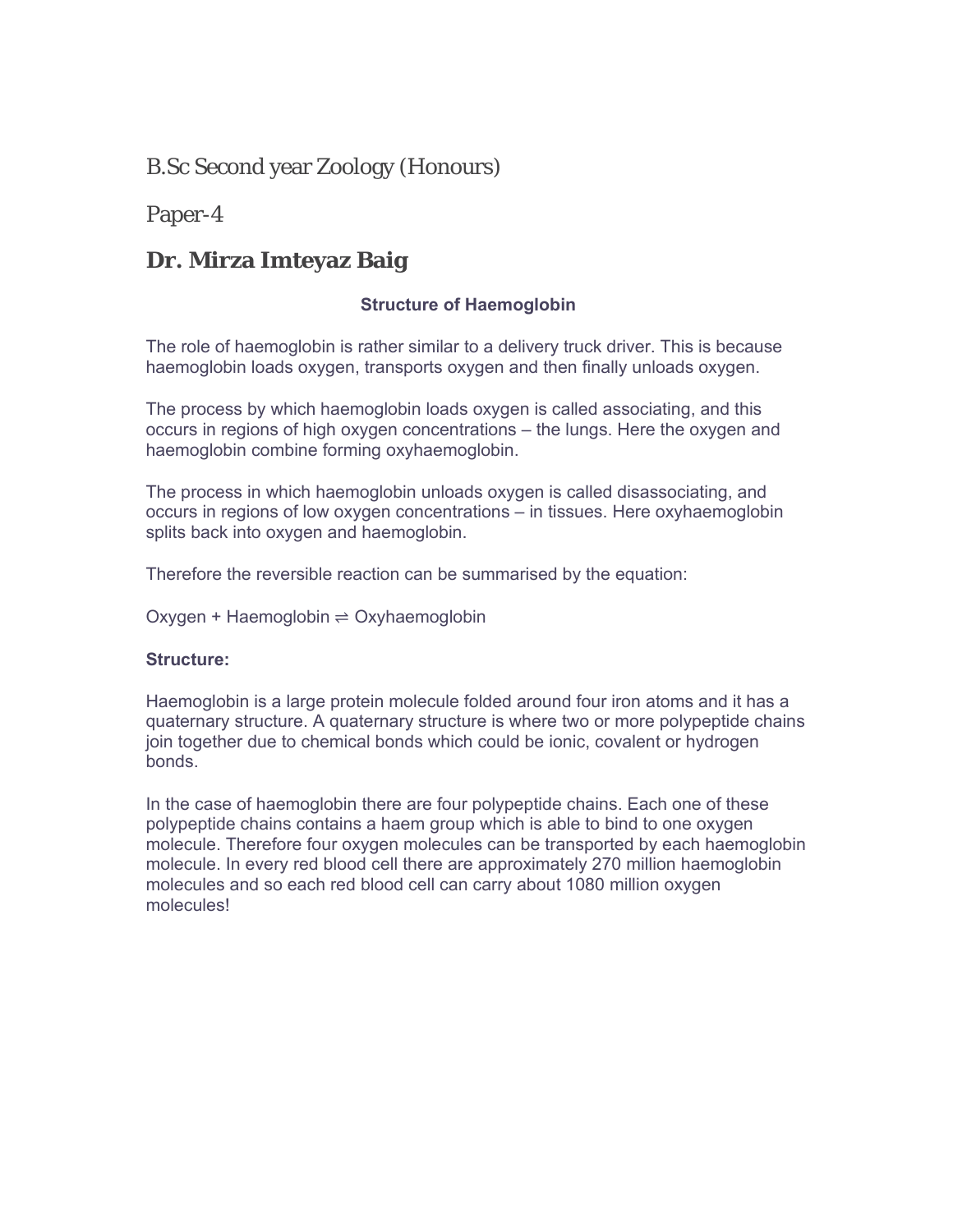# Structure of haemoglobin Iron  $\beta$ -chain  $\alpha$ -chain heme group Red blood cell<br>(erythrocyte) Haemoglobin (Hb)  $\beta$ -chain  $\alpha$ -chain

Each erythrocyte (RBC) contains ~270 million haemoglobin molecules